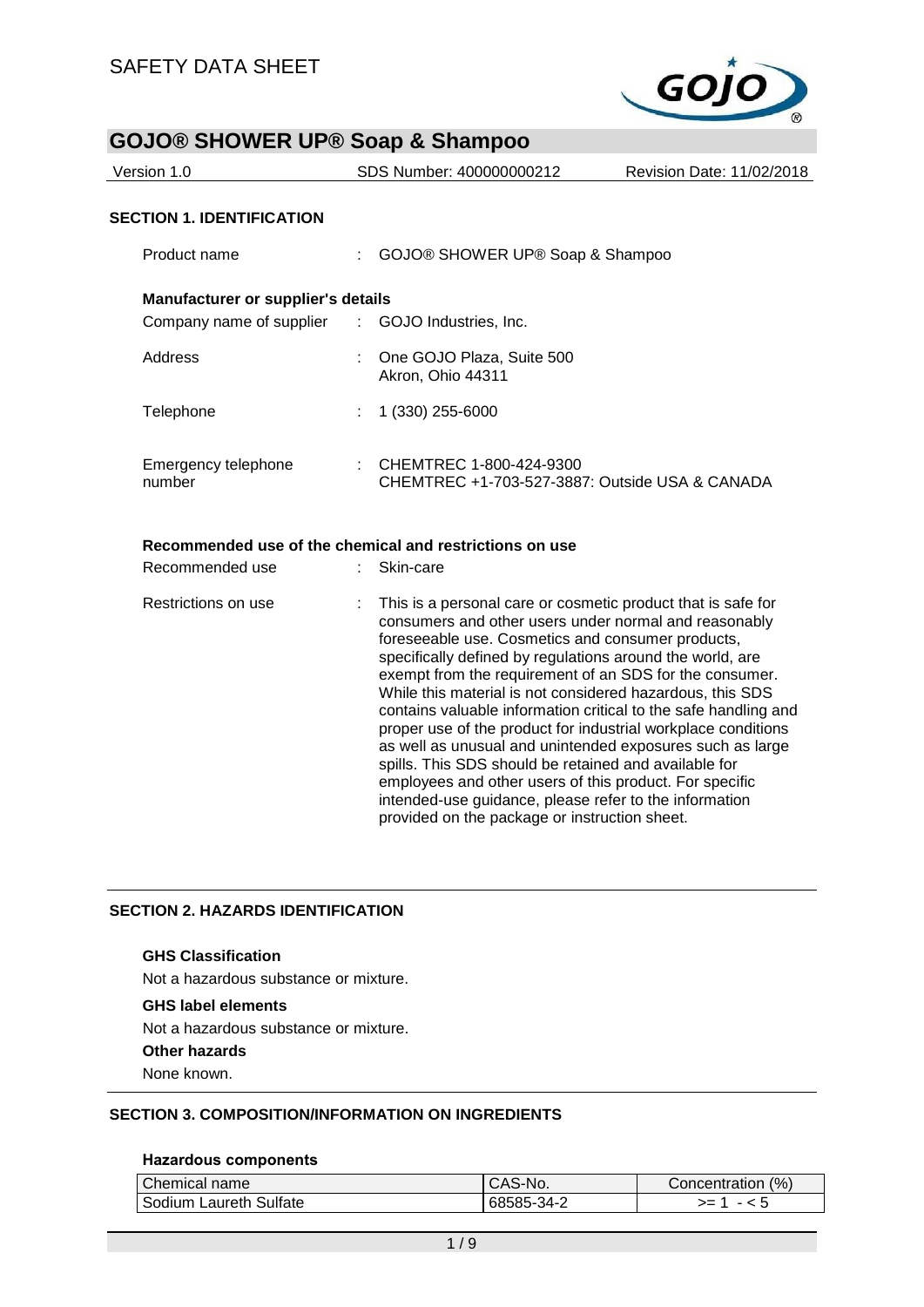

Version 1.0 SDS Number: 400000000212 Revision Date: 11/02/2018

| <b>SECTION 4. FIRST AID MEASURES</b> |                                                                                                                                                                                |
|--------------------------------------|--------------------------------------------------------------------------------------------------------------------------------------------------------------------------------|
| General advice                       | : In the case of accident or if you feel unwell, seek medical<br>advice immediately.<br>When symptoms persist or in all cases of doubt seek medical<br>advice.                 |
| If inhaled                           | : If inhaled, remove to fresh air.<br>If symptoms persist, call a physician.                                                                                                   |
| In case of skin contact              | : Get medical attention if irritation develops and persists.                                                                                                                   |
| In case of eye contact               | : Rinse thoroughly with plenty of water, also under the eyelids.<br>If easy to do, remove contact lens, if worn.<br>Get medical attention if irritation develops and persists. |
| If swallowed                         | : If swallowed, DO NOT induce vomiting.<br>Rinse mouth with water.<br>Obtain medical attention.                                                                                |
| Protection of first-aiders           | : First Aid responders should pay attention to self-protection<br>and use the recommended protective clothing                                                                  |

### **SECTION 5. FIREFIGHTING MEASURES**

| Suitable extinguishing media                     | : Use water spray, alcohol-resistant foam, dry chemical or<br>carbon dioxide.                                                                                                                                                   |
|--------------------------------------------------|---------------------------------------------------------------------------------------------------------------------------------------------------------------------------------------------------------------------------------|
| Unsuitable extinguishing<br>media                | : None known.                                                                                                                                                                                                                   |
| Hazardous combustion<br>products                 | : Sulphur oxides<br>Carbon oxides<br>Metal oxides<br>Chlorine compounds<br>Nitrogen oxides (NOx)                                                                                                                                |
| Specific extinguishing<br>methods                | : Use extinguishing measures that are appropriate to local<br>circumstances and the surrounding environment.<br>Use water spray to cool unopened containers.                                                                    |
| Further information                              | : Collect contaminated fire extinguishing water separately. This<br>must not be discharged into drains.<br>Fire residues and contaminated fire extinguishing water must<br>be disposed of in accordance with local regulations. |
| Special protective equipment<br>for firefighters | : In the event of fire, wear self-contained breathing apparatus.<br>Use personal protective equipment.                                                                                                                          |

### **SECTION 6. ACCIDENTAL RELEASE MEASURES**

Personal precautions, : Use personal protective equipment.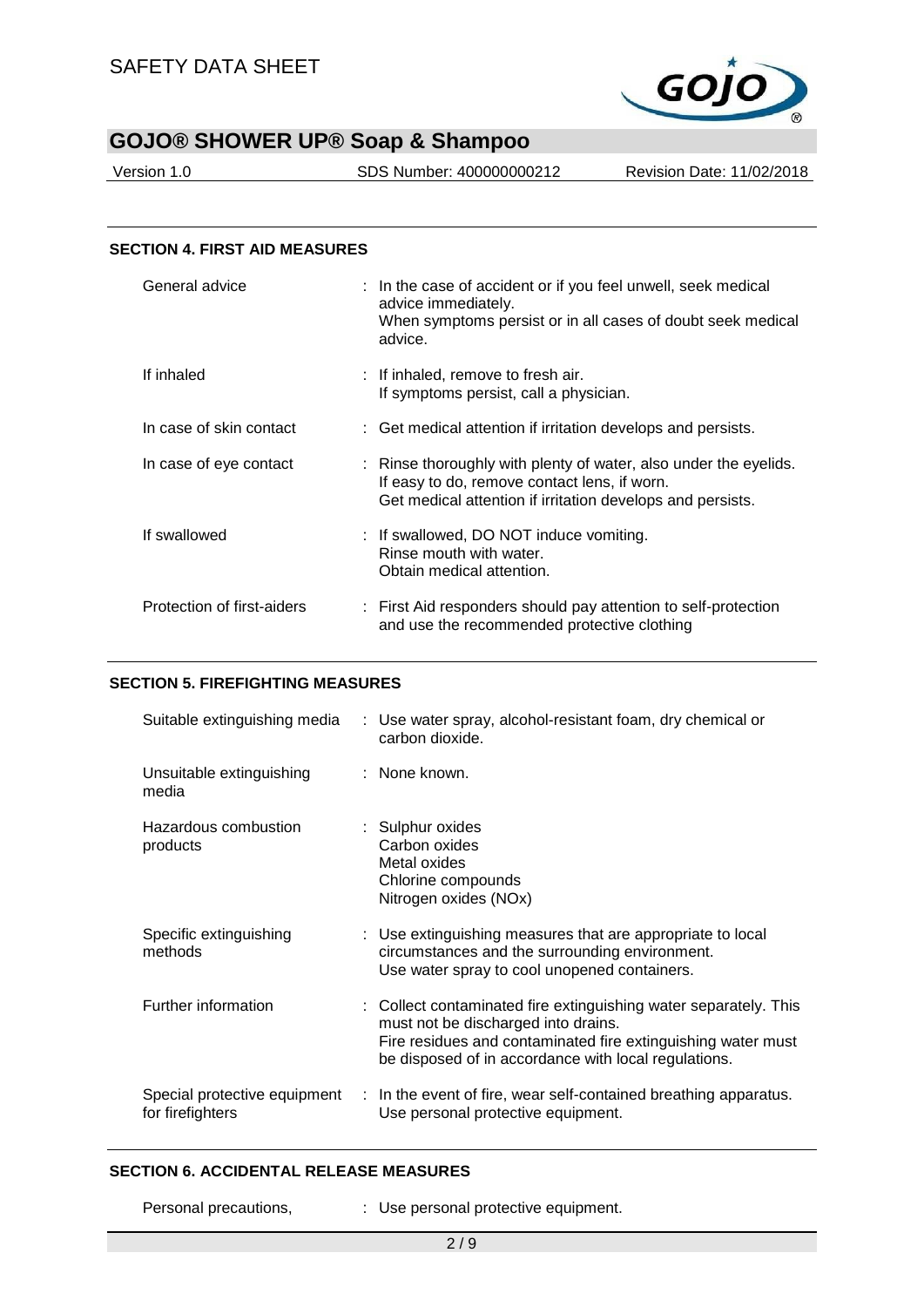

| Version 1.0                                              | SDS Number: 400000000212                                                                                                                                                                                                                                                                                                                                                                          | <b>Revision Date: 11/02/2018</b> |
|----------------------------------------------------------|---------------------------------------------------------------------------------------------------------------------------------------------------------------------------------------------------------------------------------------------------------------------------------------------------------------------------------------------------------------------------------------------------|----------------------------------|
| protective equipment and<br>emergency procedures         | Ensure adequate ventilation.<br>Material can create slippery conditions.                                                                                                                                                                                                                                                                                                                          |                                  |
| Environmental precautions                                | : Discharge into the environment must be avoided.<br>Prevent further leakage or spillage if safe to do so.<br>Prevent spreading over a wide area (e.g. by containment or oil<br>barriers).<br>Retain and dispose of contaminated wash water.<br>Local authorities should be advised if significant spillages<br>cannot be contained.                                                              |                                  |
| Methods and materials for<br>containment and cleaning up | : Contain spillage, and then collect with non-combustible<br>absorbent material, (e.g. sand, earth, diatomaceous earth,<br>vermiculite) and place in container for disposal according to<br>local / national regulations (see section 13).<br>Keep in suitable, closed containers for disposal.<br>Clean contaminated floors and objects thoroughly while<br>observing environmental regulations. |                                  |

# **SECTION 7. HANDLING AND STORAGE**

| Advice on safe handling     | : For personal protection see section 8.<br>Do not swallow.<br>Avoid contact with eyes.<br>Keep container closed when not in use.                                                        |
|-----------------------------|------------------------------------------------------------------------------------------------------------------------------------------------------------------------------------------|
| Conditions for safe storage | : Keep in properly labelled containers.<br>Keep containers tightly closed in a dry, cool and well-<br>ventilated place.<br>Store in accordance with the particular national regulations. |

# **SECTION 8. EXPOSURE CONTROLS/PERSONAL PROTECTION**

**Components with workplace control parameters**

| Contains no substances with occupational exposure limit values. |  |                                                                                                                                                  |  |  |
|-----------------------------------------------------------------|--|--------------------------------------------------------------------------------------------------------------------------------------------------|--|--|
| Personal protective equipment                                   |  |                                                                                                                                                  |  |  |
| Respiratory protection                                          |  | : No personal respiratory protective equipment normally<br>required.                                                                             |  |  |
| Eye protection                                                  |  | : No special protective equipment required.<br>Wear face-shield and protective suit for abnormal processing<br>problems.                         |  |  |
| Skin and body protection                                        |  | : No special protective equipment required.                                                                                                      |  |  |
| Protective measures                                             |  | : Choose body protection in relation to its type, to the<br>concentration and amount of dangerous substances, and to<br>the specific work-place. |  |  |
| Hygiene measures                                                |  | : Handle in accordance with good industrial hygiene and safety<br>practice.                                                                      |  |  |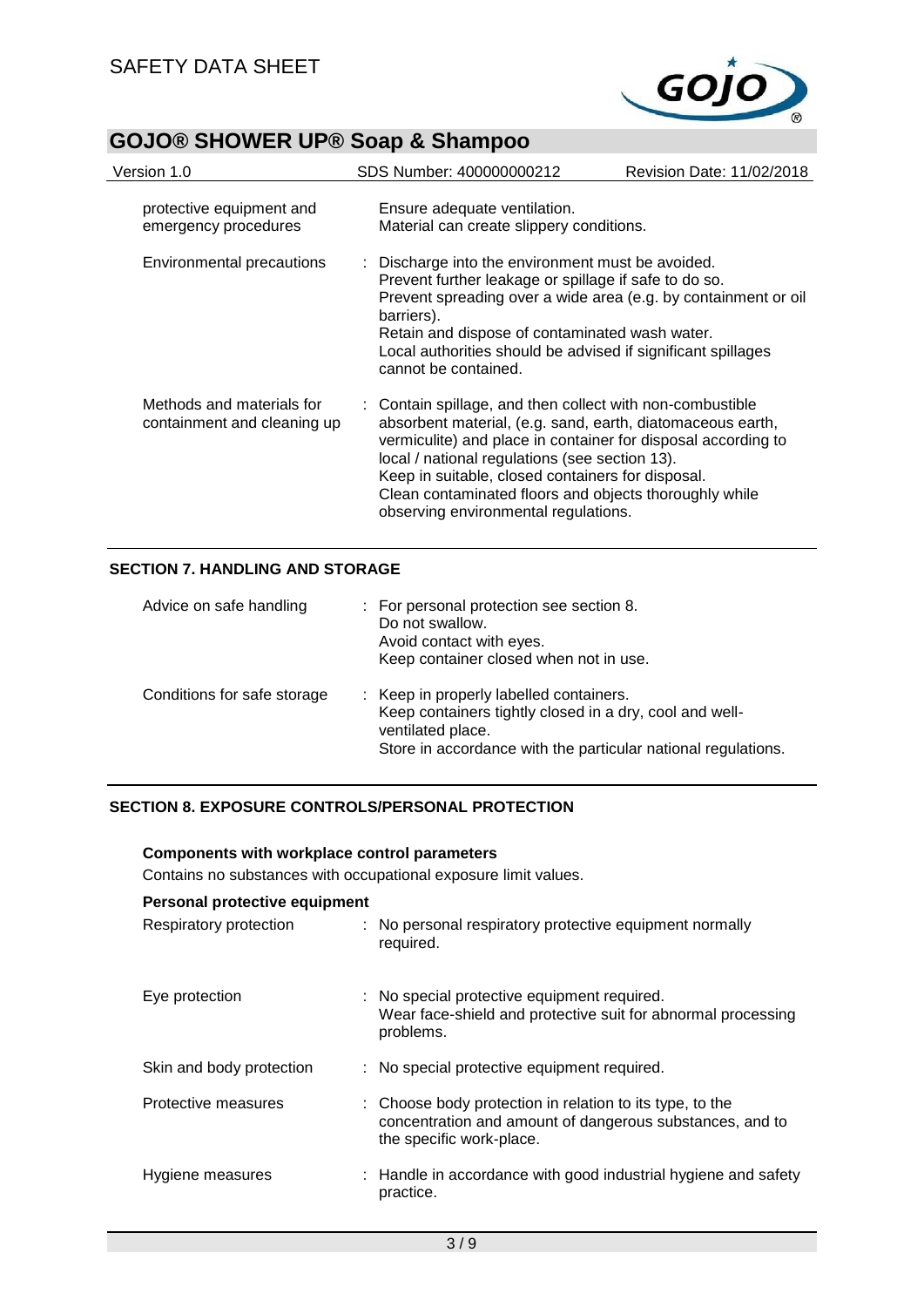

Version 1.0 SDS Number: 400000000212 Revision Date: 11/02/2018

Avoid contact with eyes.

## **SECTION 9. PHYSICAL AND CHEMICAL PROPERTIES**

| Appearance                                 | liquid                                                    |
|--------------------------------------------|-----------------------------------------------------------|
| Colour                                     | : red, orange                                             |
| Odour                                      | citrus, floral                                            |
| <b>Odour Threshold</b>                     | No data available                                         |
| pH                                         | : $4.7 - 6.5$ , $(20 °C)$                                 |
| Solidification / Setting point             | : $-2.2 °C$                                               |
| Initial boiling point and boiling<br>range | 96 °C<br>÷                                                |
| Flash point                                | >100 °C                                                   |
| Evaporation rate                           | No data available                                         |
| Flammability (solid, gas)                  | : Not applicable                                          |
| Flammability (liquids)                     | No data available<br>÷                                    |
| Upper explosion limit                      | No data available                                         |
| Lower explosion limit                      | No data available                                         |
| Vapour pressure                            | No data available                                         |
| Relative vapour density                    | No data available                                         |
| Density                                    | 1.036 g/cm3                                               |
| Solubility(ies)<br>Water solubility        | soluble<br>÷                                              |
| Partition coefficient: n-<br>octanol/water | Not applicable                                            |
| Auto-ignition temperature                  | No data available                                         |
| Thermal decomposition                      | The substance or mixture is not classified self-reactive. |
| Viscosity<br>Viscosity, kinematic          | : 3000 - 18000 mm2/s (20 °C)                              |
| <b>Explosive properties</b>                | Not explosive<br>t                                        |
| Oxidizing properties                       | The substance or mixture is not classified as oxidizing.  |
|                                            |                                                           |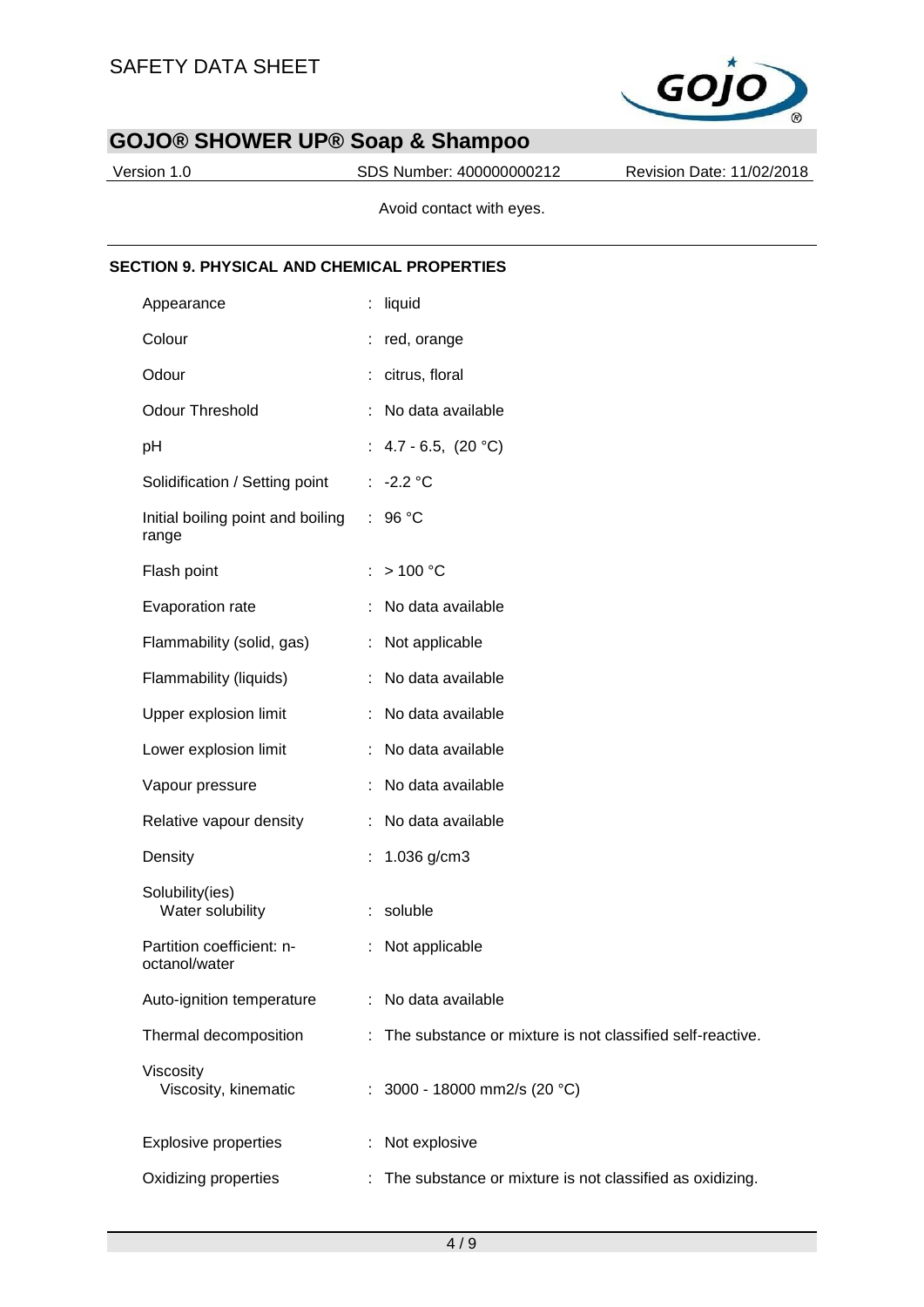

| Version 1.0                                 | SDS Number: 400000000212                 | Revision Date: 11/02/2018 |
|---------------------------------------------|------------------------------------------|---------------------------|
|                                             |                                          |                           |
| <b>SECTION 10. STABILITY AND REACTIVITY</b> |                                          |                           |
| Reactivity                                  | : Not classified as a reactivity hazard. |                           |
| Chemical stability                          | : Stable under normal conditions.        |                           |

| Incompatible materials |  | Strong oxidizing agents |
|------------------------|--|-------------------------|
|------------------------|--|-------------------------|

#### Hazardous decomposition products : No hazardous decomposition products are known.

## **SECTION 11. TOXICOLOGICAL INFORMATION**

| Information on likely routes of exposure<br>Inhalation<br>Eye contact<br>Skin contact |                                                        |
|---------------------------------------------------------------------------------------|--------------------------------------------------------|
| <b>Acute toxicity</b><br>Not classified based on available information.               |                                                        |
| <b>Product:</b>                                                                       | : Acute toxicity estimate : $>$ 5,000 mg/kg            |
| Acute oral toxicity                                                                   | Method: Calculation method                             |
| <b>Components:</b>                                                                    | : LD50 (Rat): $>$ 2,000 mg/kg                          |
| <b>Sodium Laureth Sulfate:</b>                                                        | Assessment: The substance or mixture has no acute oral |
| Acute oral toxicity                                                                   | toxicity                                               |

#### **Skin corrosion/irritation**

Not classified based on available information.

#### **Product:**

Assessment: Not irritating when applied to human skin.

### **Components:**

**Sodium Laureth Sulfate:** Result: Skin irritation

## **Serious eye damage/eye irritation**

Not classified based on available information.

# **Components:**

**Sodium Laureth Sulfate:** Result: Eye irritation Remarks: Severe eye irritation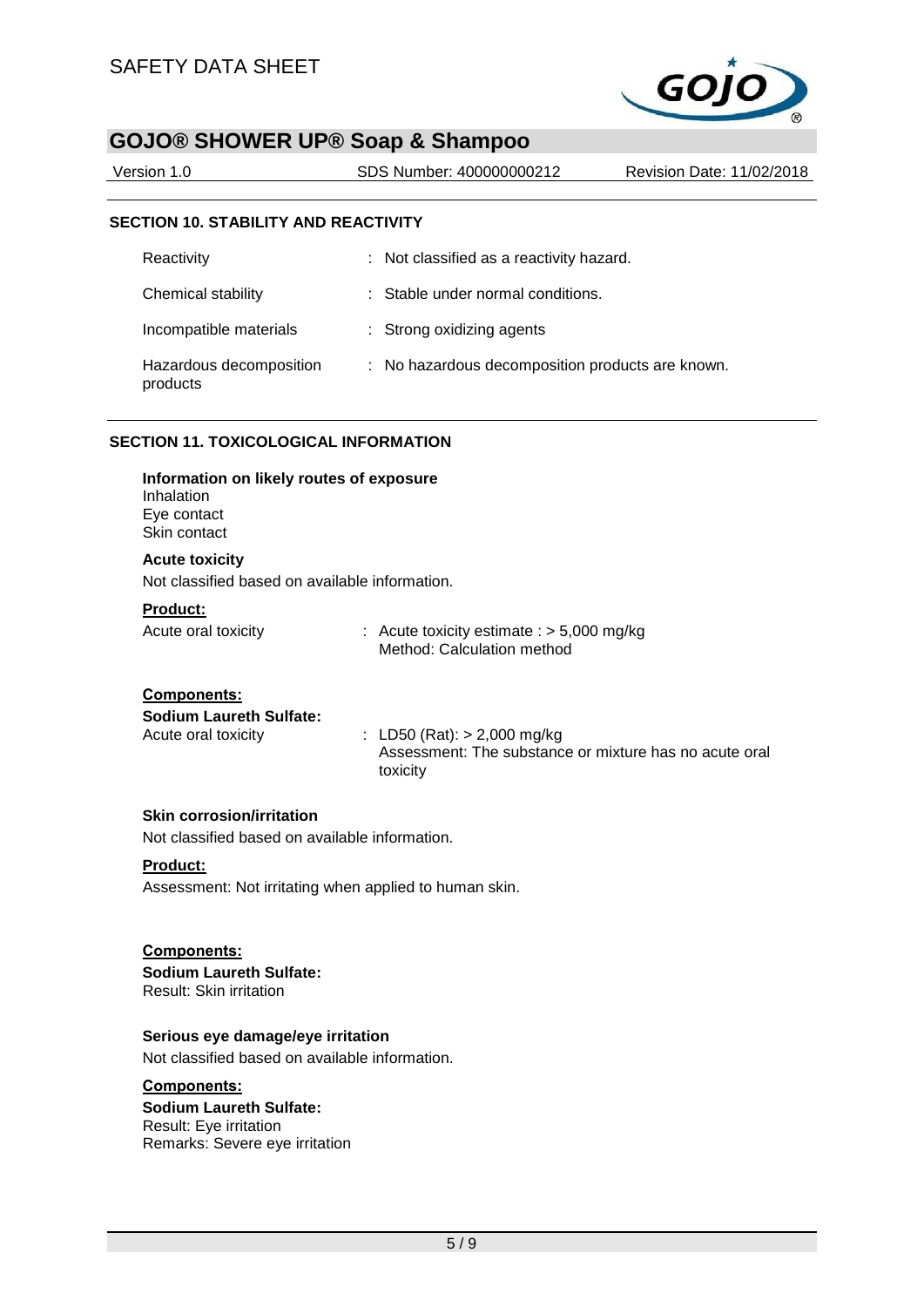

Version 1.0 SDS Number: 400000000212 Revision Date: 11/02/2018

#### **Respiratory or skin sensitisation**

Skin sensitisation: Not classified based on available information. Respiratory sensitisation: Not classified based on available information.

## **Germ cell mutagenicity**

Not classified based on available information.

#### **Carcinogenicity**

Not classified based on available information.

| <b>IARC</b> | No component of this product present at levels greater than or<br>equal to 0.1% is identified as probable, possible or confirmed<br>human carcinogen by IARC. |
|-------------|---------------------------------------------------------------------------------------------------------------------------------------------------------------|
| <b>OSHA</b> | No component of this product present at levels greater than or<br>equal to 0.1% is identified as a carcinogen or potential<br>carcinogen by OSHA.             |
| <b>NTP</b>  | No component of this product present at levels greater than or<br>equal to 0.1% is identified as a known or anticipated carcinogen<br>by NTP.                 |

#### **Reproductive toxicity**

Not classified based on available information.

### **STOT - single exposure**

Not classified based on available information.

## **STOT - repeated exposure**

Not classified based on available information.

## **Aspiration toxicity**

Not classified based on available information.

## **SECTION 12. ECOLOGICAL INFORMATION**

| <b>Ecotoxicity</b><br>No data available<br><b>Persistence and degradability</b>                       |                                                         |
|-------------------------------------------------------------------------------------------------------|---------------------------------------------------------|
| Components:<br><b>Sodium Laureth Sulfate:</b><br>Biodegradability                                     | : Result: Readily biodegradable.                        |
| <b>Bioaccumulative potential</b><br>No data available<br><b>Mobility in soil</b><br>No data available |                                                         |
| Other adverse effects<br>No data available                                                            |                                                         |
| <b>Product:</b><br>Regulation                                                                         | 40 CFR Protection of Environment; Part 82 Protection of |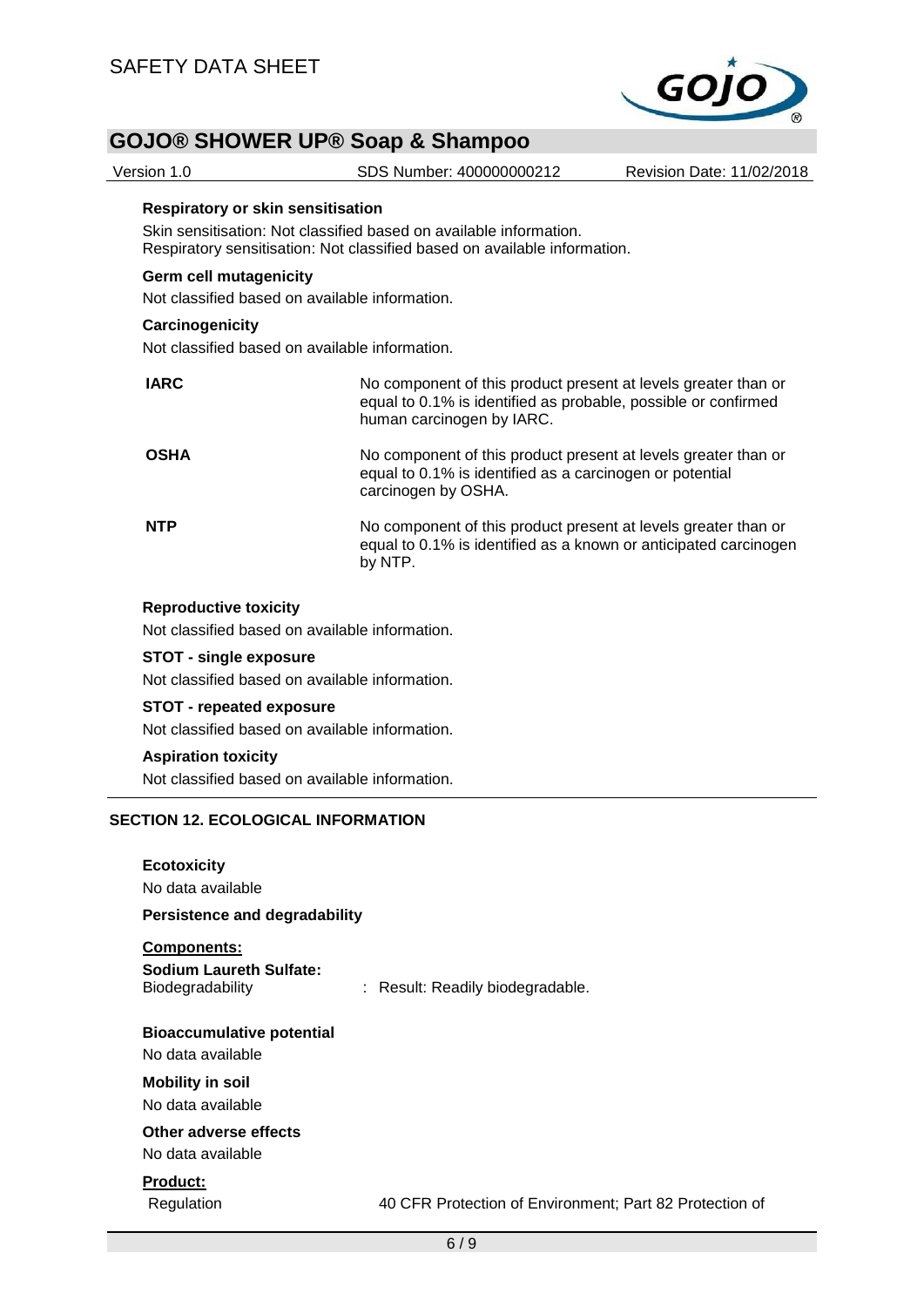

| Version 1.0 | SDS Number: 400000000212                                 | Revision Date: 11/02/2018                                                                                                                                                   |  |
|-------------|----------------------------------------------------------|-----------------------------------------------------------------------------------------------------------------------------------------------------------------------------|--|
|             | Stratospheric Ozone - CAA Section 602 Class I Substances |                                                                                                                                                                             |  |
| Remarks     |                                                          | This product neither contains, nor was manufactured with a<br>Class I or Class II ODS as defined by the U.S. Clean Air Act<br>Section 602 (40 CFR 82, Subpt. A, App.A + B). |  |

## **SECTION 13. DISPOSAL CONSIDERATIONS**

| <b>Disposal methods</b><br>Waste from residues | : Dispose of in accordance with local regulations.                                                                                   |
|------------------------------------------------|--------------------------------------------------------------------------------------------------------------------------------------|
| Contaminated packaging                         | : Dispose of as unused product.<br>Empty containers should be taken to an approved waste<br>handling site for recycling or disposal. |

## **SECTION 14. TRANSPORT INFORMATION**

#### **International Regulation**

**IATA-DGR** Not regulated as a dangerous good

**IMDG-Code** Not regulated as a dangerous good **National Regulations**

**49 CFR**

Not regulated as a dangerous good

## **SECTION 15. REGULATORY INFORMATION**

| SARA 311/312 Hazards | $:$ No SARA Hazards                                                                                                                                                                       |
|----------------------|-------------------------------------------------------------------------------------------------------------------------------------------------------------------------------------------|
| <b>SARA 302</b>      | : No chemicals in this material are subject to the reporting<br>requirements of SARA Title III, Section 302.                                                                              |
| <b>SARA 313</b>      | : This material does not contain any chemical components with<br>known CAS numbers that exceed the threshold (De Minimis)<br>reporting levels established by SARA Title III, Section 313. |

# **Clean Air Act**

This product does not contain any hazardous air pollutants (HAP), as defined by the U.S. Clean Air Act Section 12 (40 CFR 61).

This product does not contain any chemicals listed under the U.S. Clean Air Act Section 112(r) for Accidental Release Prevention (40 CFR 68.130, Subpart F).

This product does not contain any chemicals listed under the U.S. Clean Air Act Section 111 SOCMI Intermediate or Final VOC's (40 CFR 60.489).

This product does not contain any VOC exemptions listed under the U.S. Clean Air Act Section 450.

# **Clean Water Act**

This product does not contain any Hazardous Substances listed under the U.S. CleanWater Act, Section 311, Table 116.4A.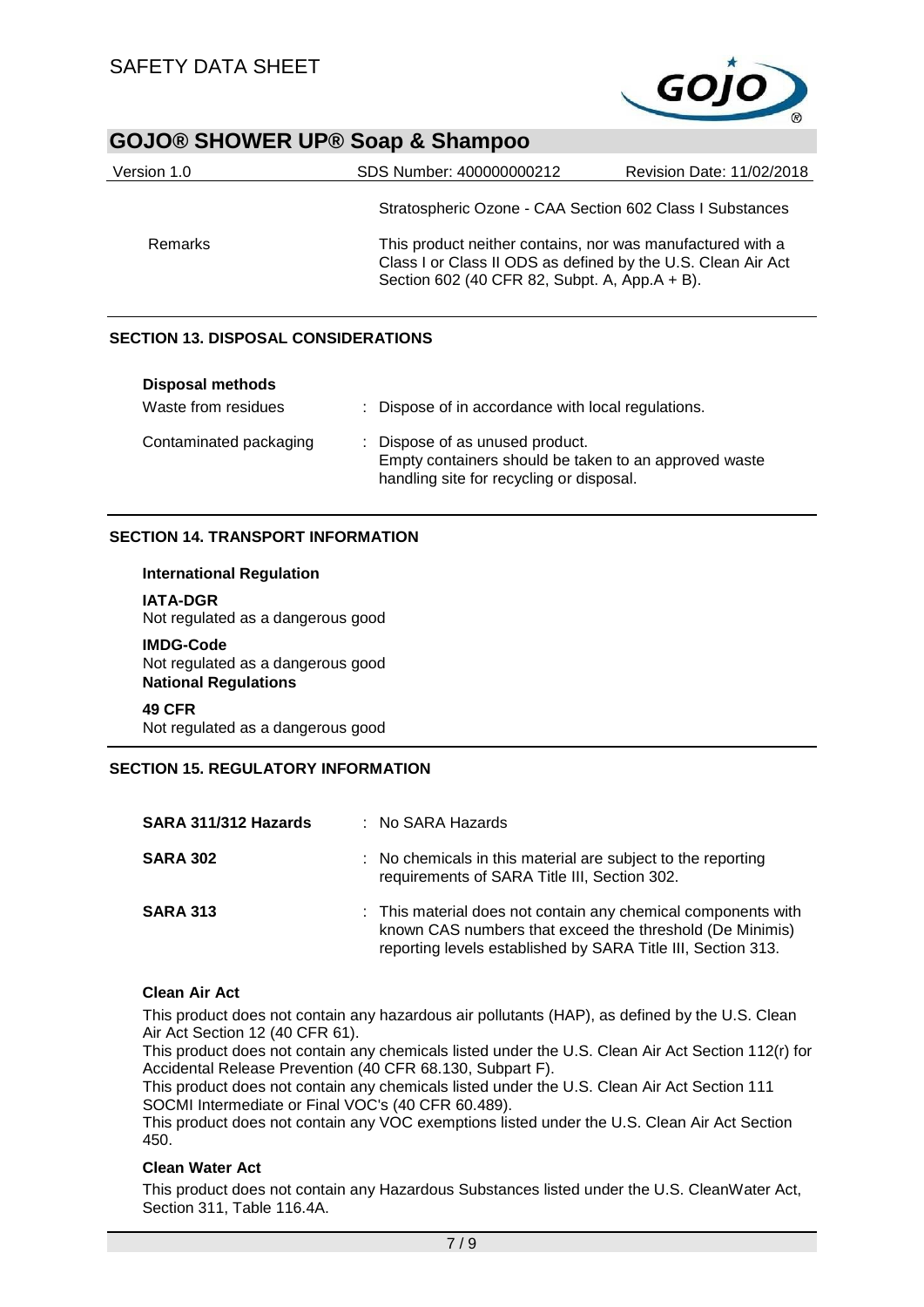

| Version 1.0                      | SDS Number: 400000000212                                                                                                                                                                        | Revision Date: 11/02/2018                                      |
|----------------------------------|-------------------------------------------------------------------------------------------------------------------------------------------------------------------------------------------------|----------------------------------------------------------------|
| Section 311, Table 117.3.<br>307 | This product does not contain any Hazardous Chemicals listed under the U.S. CleanWater Act,<br>This product does not contain any toxic pollutants listed under the U.S. Clean Water Act Section |                                                                |
| <b>California Prop 65</b>        | Proposition 65.                                                                                                                                                                                 | This product does not require a warning label under California |
|                                  | The components of this product are reported in the following inventories:                                                                                                                       |                                                                |
| TSCA                             | : On TSCA Inventory                                                                                                                                                                             |                                                                |
| <b>AICS</b>                      | : On the inventory, or in compliance with the inventory                                                                                                                                         |                                                                |
| <b>DSL</b>                       | : All components of this product are on the Canadian DSL.                                                                                                                                       |                                                                |
| <b>ENCS</b>                      | : On the inventory, or in compliance with the inventory                                                                                                                                         |                                                                |
| <b>ISHL</b>                      | : On the inventory, or in compliance with the inventory                                                                                                                                         |                                                                |
| <b>KECI</b>                      | : On the inventory, or in compliance with the inventory                                                                                                                                         |                                                                |
| <b>PICCS</b>                     | : On the inventory, or in compliance with the inventory                                                                                                                                         |                                                                |
| <b>IECSC</b>                     | : On the inventory, or in compliance with the inventory                                                                                                                                         |                                                                |
| <b>NZIoC</b>                     | On the inventory, or in compliance with the inventory                                                                                                                                           |                                                                |
|                                  |                                                                                                                                                                                                 |                                                                |

### **Inventories**

AICS (Australia), DSL (Canada), IECSC (China), REACH (European Union), ENCS (Japan), ISHL (Japan), KECI (Korea), NZIoC (New Zealand), PICCS (Philippines), TCSI (Taiwan), TSCA (USA)

# **SECTION 16. OTHER INFORMATION**

### **Further information**



|                   | <b>HEALTH</b>          |  |
|-------------------|------------------------|--|
| ga<br>0<br>oilità | <b>FLAMMABILITY</b>    |  |
|                   | <b>PHYSICAL HAZARD</b> |  |

 $0 = not significant, 1 = Slight,$ 

 $2 =$  Moderate,  $3 =$  High

 $4 =$  Extreme,  $* =$  Chronic

# Revision Date : 11/02/2018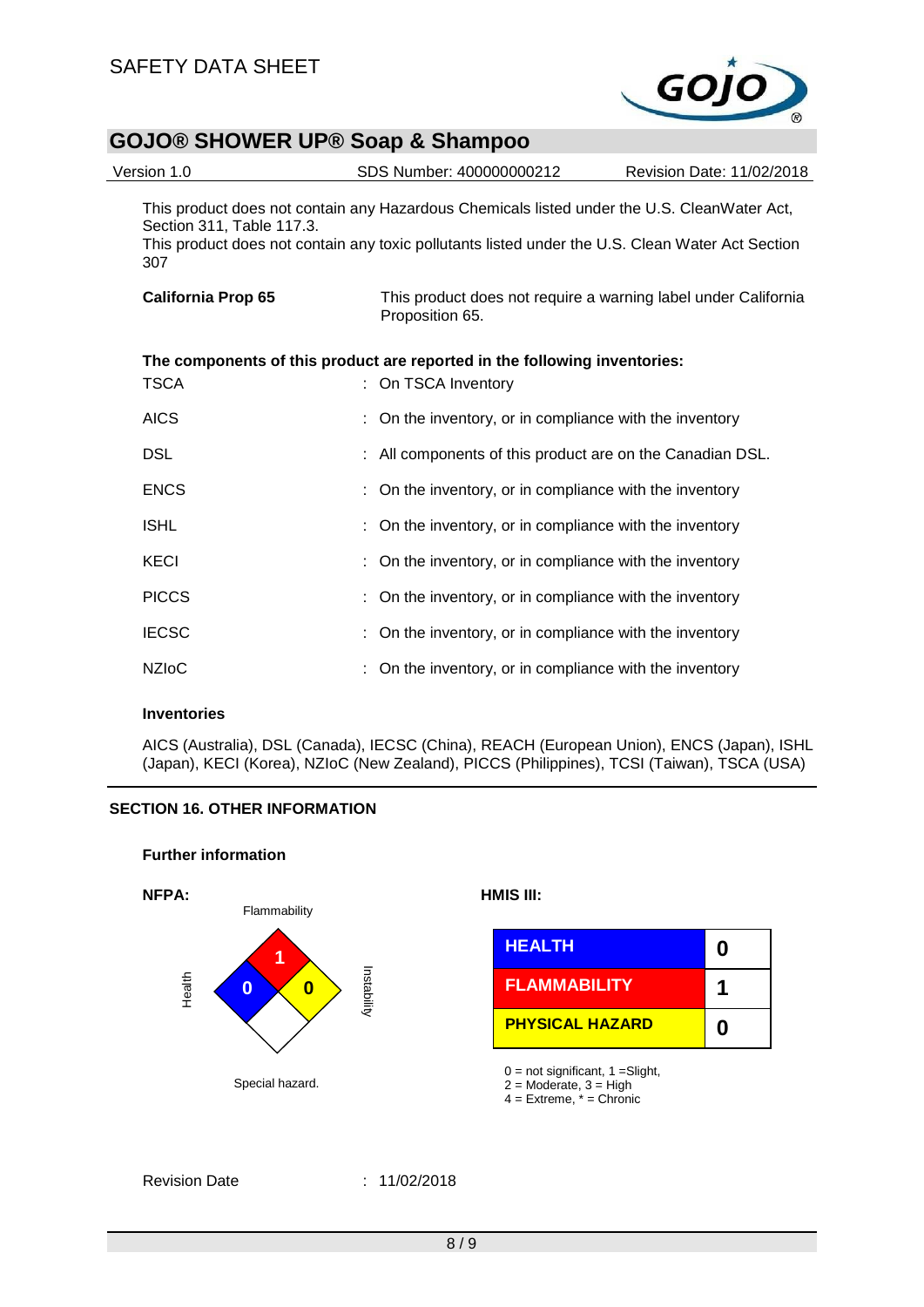

Version 1.0 SDS Number: 400000000212 Revision Date: 11/02/2018

The information provided in this Safety Data Sheet is correct to the best of our knowledge, information and belief at the date of its publication. The information given is designed only as a guidance for safe handling, use, processing, storage, transportation, disposal and release and is not to be considered a warranty or quality specification. The information relates only to the specific material designated and may not be valid for such material used in combination with any other materials or in any process, unless specified in the text.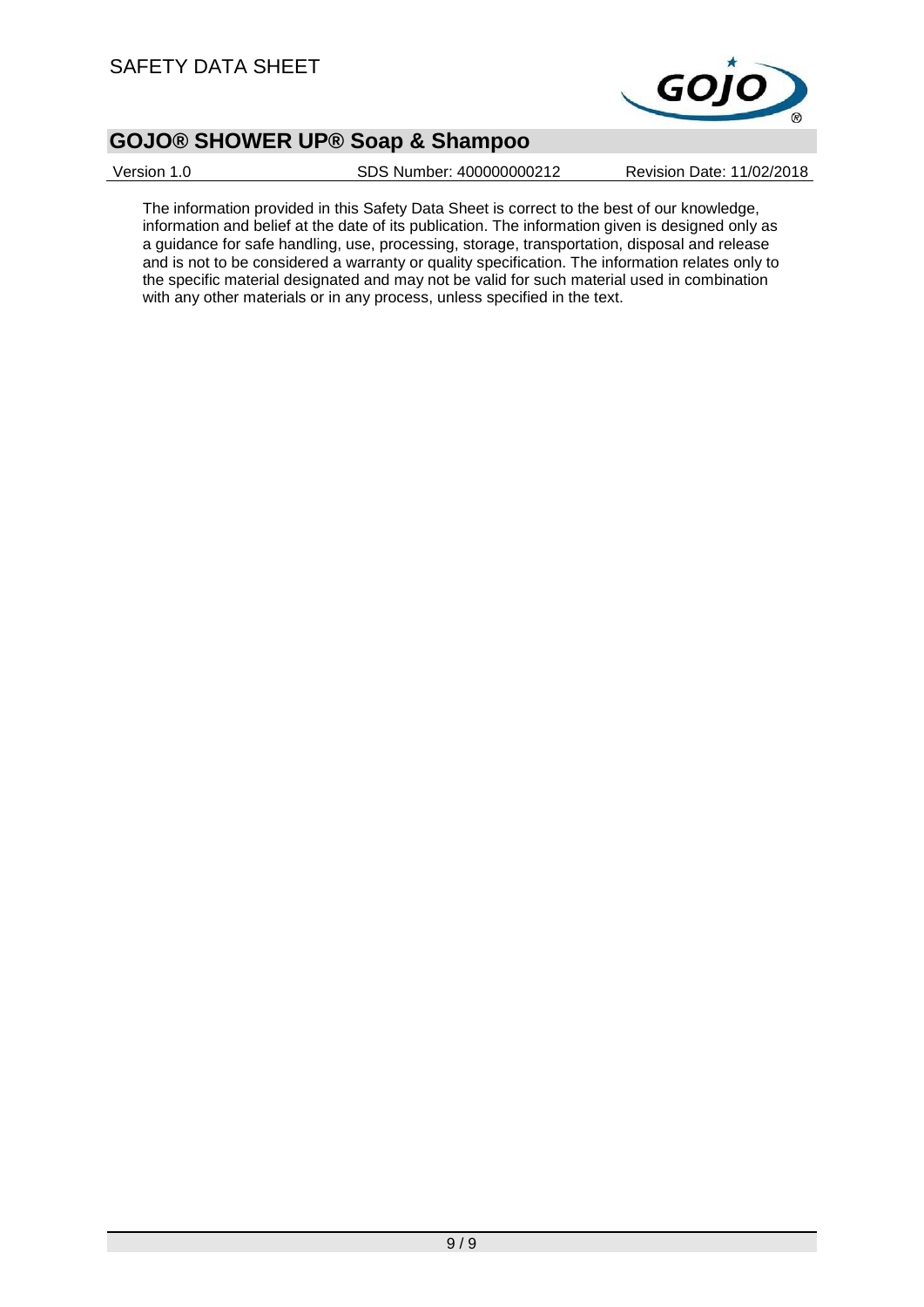

| Versión 1.0                                      | Número SDS: 400000000212        | Fecha de revisión: 11/13/2018 |
|--------------------------------------------------|---------------------------------|-------------------------------|
| <b>SECCIÓN 1. IDENTIFICACIÓN</b>                 |                                 |                               |
| Nombre del producto                              | GOJO® SHOWER UP® Jabón y Champú |                               |
| Informaciones sobre el fabricante o el proveedor |                                 |                               |
| Nombre de la empresa<br>proveedora               | : GOJO Industries, Inc.         |                               |
| Dirección                                        | One GOJO Plaza, Suite 500       |                               |

|                        | Akron, Ohio 44311                                                                      |
|------------------------|----------------------------------------------------------------------------------------|
| Teléfono               | $: 1(330) 255-6000$                                                                    |
| Teléfono de emergencia | $\therefore$ CHEMTREC 1-800-424-9300<br>CHEMTREC +1-703-527-3887: Outside USA & CANADA |

#### **Uso recomendado del producto químico y restricciones de uso**

| Uso recomendado      | Cuidado de la piel                                                                                                                                                                                                                                                                                                                                                                                                                                                                                                                                                                                                                                                                                                                                                                                                                                                                                                                                     |
|----------------------|--------------------------------------------------------------------------------------------------------------------------------------------------------------------------------------------------------------------------------------------------------------------------------------------------------------------------------------------------------------------------------------------------------------------------------------------------------------------------------------------------------------------------------------------------------------------------------------------------------------------------------------------------------------------------------------------------------------------------------------------------------------------------------------------------------------------------------------------------------------------------------------------------------------------------------------------------------|
| Restricciones de uso | Se trata de un producto cosmético o para el cuidado personal<br>que es seguro para los consumidores y para otros usuarios<br>en condiciones normales o razonablemente previsibles de<br>uso. Los cosméticos y los productos de consumo,<br>específicamente definidos por las regulaciones de todo el<br>mundo, están exentos del requisito de un SDS para el<br>consumidor. Ya que este material no se considera peligroso,<br>este SDS contiene información valiosa importante para la<br>manipulación segura y el uso adecuado del producto en las<br>condiciones laborales de la industria así como en<br>exposiciones imprevistas e inusuales como por ejemplo<br>derrames grandes. Este SDS debe conservarse y estar a<br>disposición de los empleados y del resto de usuarios del<br>producto. Para obtener asesoramiento acerca de un uso<br>específico, consulte la información proporcionada en el<br>embalaje o en la hoja de instrucciones. |

# **SECCIÓN 2. IDENTIFICACIÓN DE LOS PELIGROS**

# **Clasificación SGA**

No es una sustancia o mezcla peligrosa.

# **Elementos de etiquetado GHS**

No es una sustancia o mezcla peligrosa.

## **Otros peligros**

Ninguna conocida.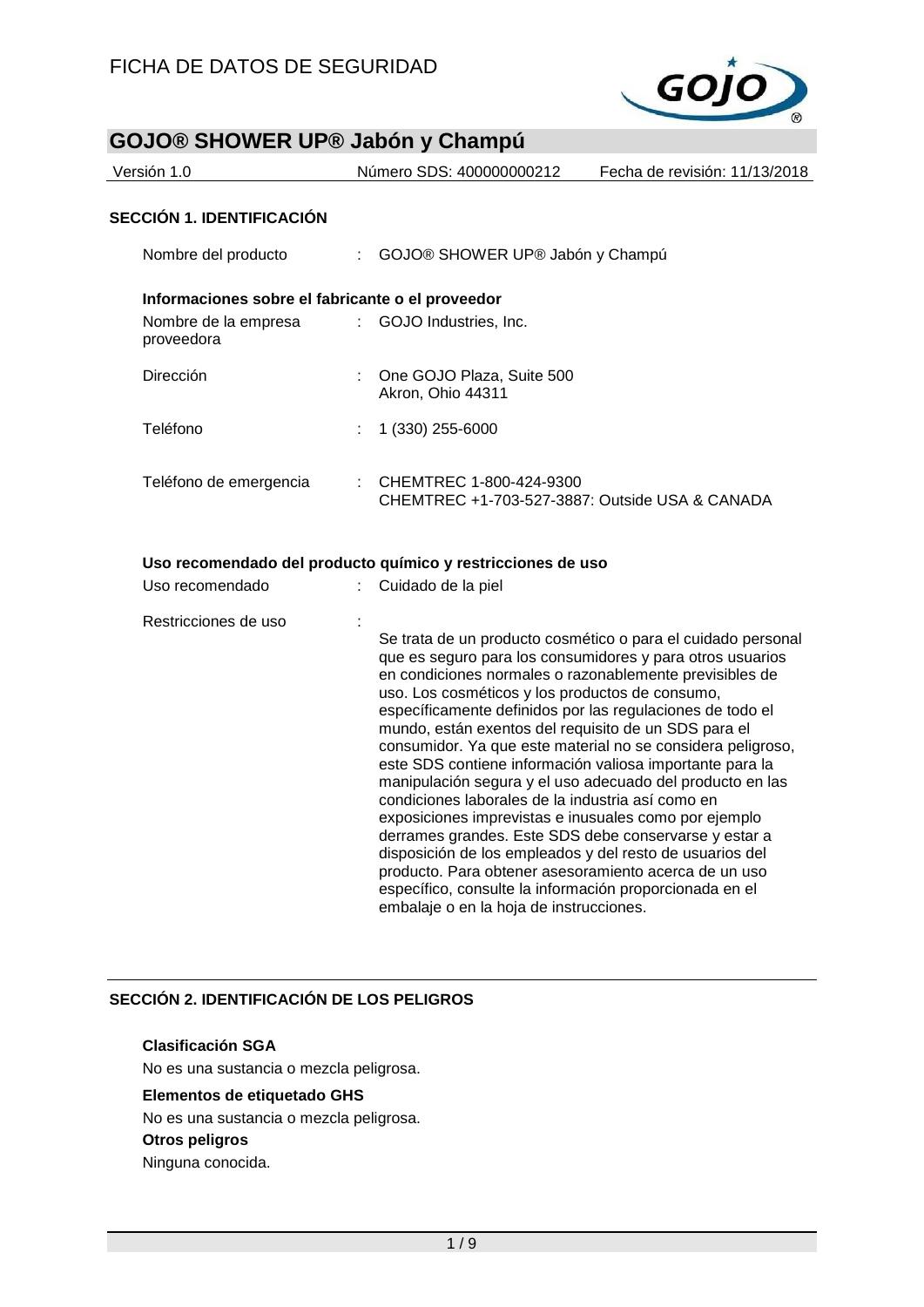

Versión 1.0 Número SDS: 400000000212 Fecha de revisión: 11/13/2018

# **SECCIÓN 3. COMPOSICIÓN/INFORMACIÓN SOBRE LOS COMPONENTES**

## **Componentes peligrosos**

| l Nombre auímico       | CAS<br>NO. | (% )<br>Concentracion |
|------------------------|------------|-----------------------|
| Sodium Laureth Sulfate | 68585-34-2 | >=                    |

# **SECCIÓN 4. PRIMEROS AUXILIOS**

|                                     | Recomendaciones generales : En caso de accidente o malestar, acuda inmediatamente al<br>médico.<br>Cuando los síntomas persistan o en caso de duda, pedir el<br>consejo de un médico.                                        |
|-------------------------------------|------------------------------------------------------------------------------------------------------------------------------------------------------------------------------------------------------------------------------|
| Si es inhalado                      | : Si se ha inhalado, transportarlo al aire fresco.<br>Si los síntomas persisten consultar a un médico.                                                                                                                       |
| En caso de contacto con la<br>piel  | : Consultar un médico si aparece y persiste una irritación.                                                                                                                                                                  |
| En caso de contacto con los<br>ojos | : Enjuagar cuidadosamente con abundante agua, también<br>debajo de los párpados.<br>Si es fácil de hacerlo, quitar los lentes de contacto, si están<br>puestos.<br>Consultar un médico si aparece y persiste una irritación. |
| Por ingestión                       | : Si se ha tragado, NO provocar el vómito.<br>Enjuague la boca con agua.<br>Consulte al médico.                                                                                                                              |
| Protección de los socorristas       | : Los socorristas deben poner atención en su protección<br>personal y llevar la vestimenta de protección recomendada                                                                                                         |

## **SECCIÓN 5. MEDIDAS DE LUCHA CONTRA INCENDIOS**

| Medios de extinción<br>apropiados     | : Usar agua pulverizada, espuma resistente al alcohol, polvo<br>seco o dióxido de carbono.                                                                                                   |
|---------------------------------------|----------------------------------------------------------------------------------------------------------------------------------------------------------------------------------------------|
| Medios de extinción no<br>apropiados  | : Ninguna conocida.                                                                                                                                                                          |
| Productos de combustión<br>peligrosos | : Oxidos de azufre<br>Oxidos de carbono<br>Oxidos de metal<br>Compuestos clorados<br>Óxidos de nitrógeno (NOx)                                                                               |
| Métodos específicos de<br>extinción   | : Usar medidas de extinción que sean apropiadas a las<br>circunstancias del local y a sus alrededores.<br>El agua pulverizada puede ser utilizada para enfriar los<br>contenedores cerrados. |
| Otros datos                           | : El agua de extinción debe recogerse por separado, no debe                                                                                                                                  |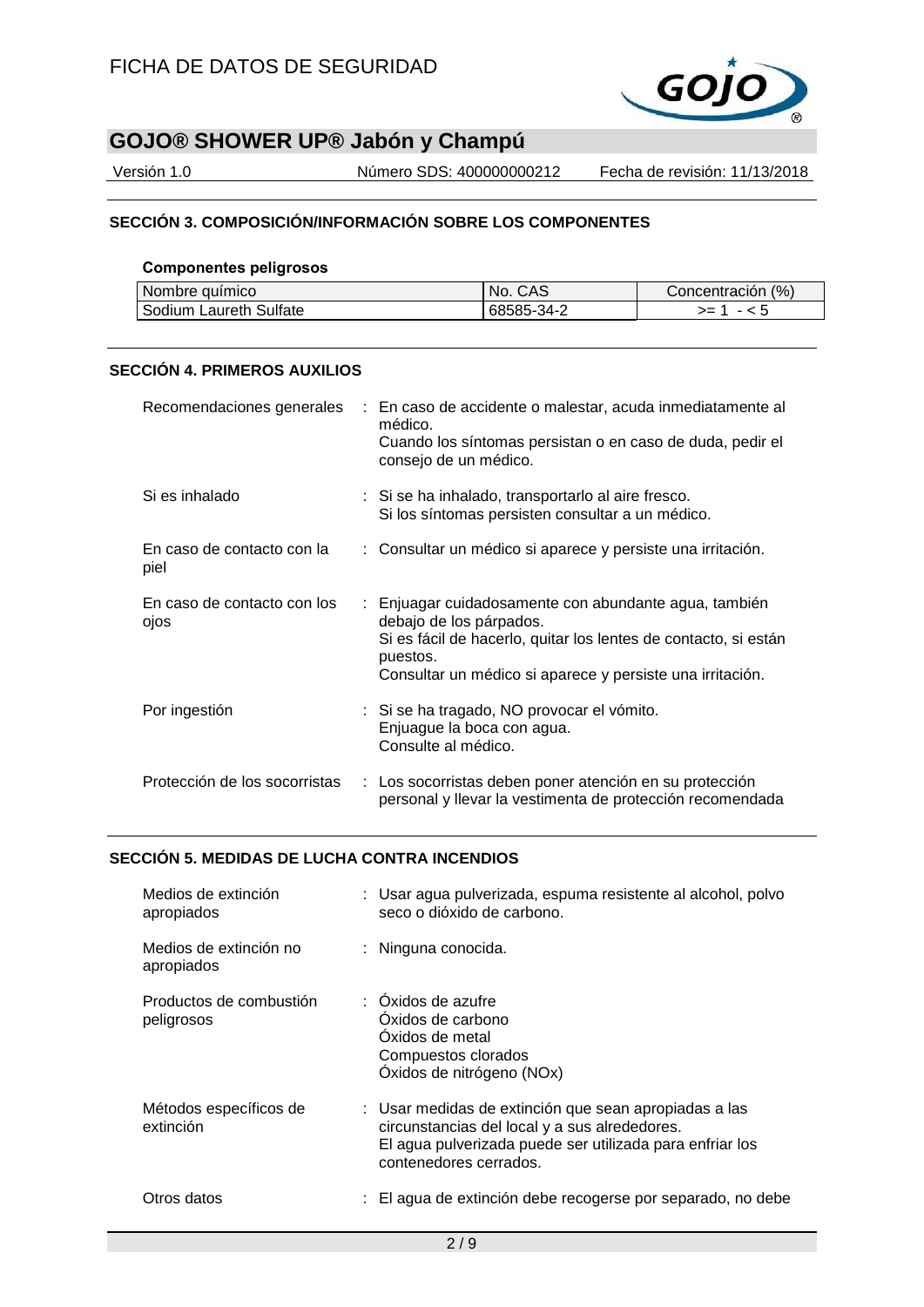

| Versión 1.0                                                                    | Número SDS: 400000000212                                                                                            | Fecha de revisión: 11/13/2018                              |
|--------------------------------------------------------------------------------|---------------------------------------------------------------------------------------------------------------------|------------------------------------------------------------|
|                                                                                | penetrar en el alcantarillado.<br>deben eliminarse según las normas locales en vigor.                               | Los restos del incendio y el agua de extinción contaminada |
| Equipo de protección<br>especial para el personal de<br>lucha contra incendios | : En caso de fuego, protéjase con un equipo respiratorio<br>autónomo.<br>Utilícese equipo de protección individual. |                                                            |

# **SECCIÓN 6. MEDIDAS EN CASO DE VERTIDO ACCIDENTAL**

| Precauciones personales,<br>equipo de protección y<br>procedimientos de<br>emergencia | : Utilícese equipo de protección individual.<br>Asegúrese una ventilación apropiada.<br>El material puede producir condiciones resbaladizas.                                                                                                                                                                                                                                                                                                        |
|---------------------------------------------------------------------------------------|-----------------------------------------------------------------------------------------------------------------------------------------------------------------------------------------------------------------------------------------------------------------------------------------------------------------------------------------------------------------------------------------------------------------------------------------------------|
| Precauciones relativas al<br>medio ambiente                                           | : La descarga en el ambiente debe ser evitada.<br>Impedir nuevos escapes o derrames si puede hacerse sin<br>riesgos.<br>Impedir la propagación sobre las grandes zonas (p. ej. por<br>contención o barreras de aceite).<br>Retener y eliminar el agua contaminada.<br>Las autoridades locales deben de ser informadas si los<br>derrames importantes no pueden ser contenidos.                                                                      |
| Métodos y material de<br>contención y de limpieza                                     | : Contener del derrame y recogerlo con material obsorbente<br>que no sea combustible (p. ej. arena, tierra de diatomeas,<br>vermiculita) y depositarlo en un recipiente para su eliminación<br>de acuerdo con la legislacion local y nacional (ver sección<br>13).<br>Guardar en contenedores apropiados y cerrados para su<br>eliminación.<br>Lavar los suelos y los objetos contaminados a fondo<br>respetando las regulaciones medioambientales. |

# **SECCIÓN 7. MANIPULACIÓN Y ALMACENAMIENTO**

| Consejos para una<br>manipulación segura | : Equipo de protección individual, ver sección 8.<br>No lo trague.<br>Evítese el contacto con los ojos.<br>Mantener el contenedor cerrado cuando no se emplea.                                                                      |
|------------------------------------------|-------------------------------------------------------------------------------------------------------------------------------------------------------------------------------------------------------------------------------------|
| Condiciones para el<br>almacenaje seguro | : Guardar en contenedores etiquetados correctamente.<br>Cerrar los recipientes herméticamente y mantenerlos en lugar<br>seco, fresco y bien ventilado.<br>Almacenar de acuerdo con las reglamentaciones nacionales<br>particulares. |

# **SECCIÓN 8. CONTROLES DE EXPOSICIÓN/ PROTECCIÓN INDIVIDUAL**

## **Componentes con valores límite ambientales de exposición profesional.**

No contiene sustancias con valores límites de exposición profesional.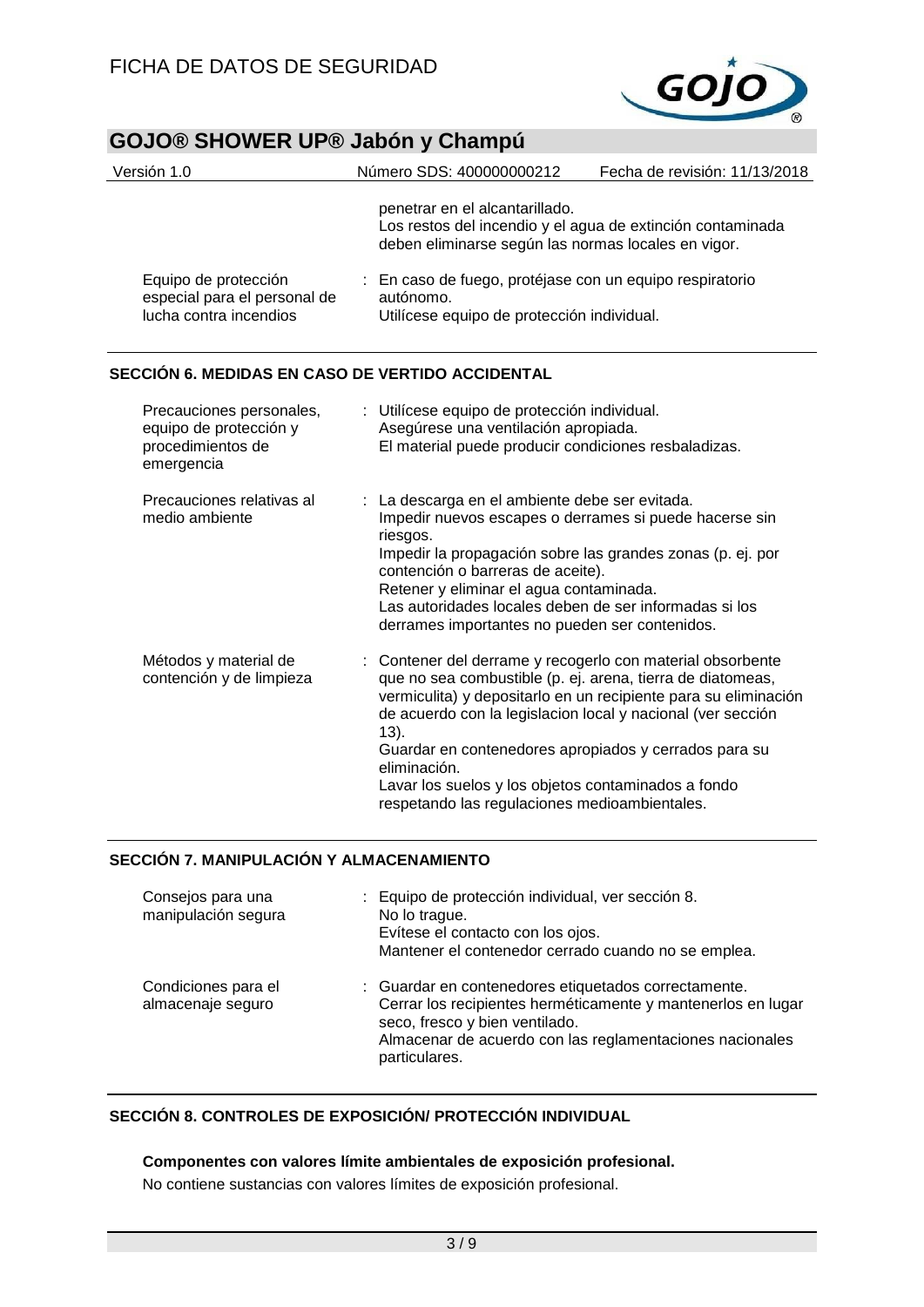

| Versión 1.0                                    | Número SDS: 400000000212                                                                                                                         | Fecha de revisión: 11/13/2018                                 |
|------------------------------------------------|--------------------------------------------------------------------------------------------------------------------------------------------------|---------------------------------------------------------------|
| Protección personal<br>Protección respiratoria | : Normalmente no requiere el uso de un equipo de protección<br>individual respiratorio.                                                          |                                                               |
| Protección de los ojos                         | : No se requiere equipo especial de protección.<br>Usar pantalla facial y traje de protección por si surgen<br>anomalías en el proceso.          |                                                               |
| Protección de la piel y del<br>cuerpo          | : No se requiere equipo especial de protección.                                                                                                  |                                                               |
| Medidas de protección                          | : Elegir la protección para el cuerpo según sus caraterísticas,<br>lugar específico de trabajo.                                                  | la concentración y la cantidad de sustancias peligrosas, y el |
| Medidas de higiene                             | : Manipular con las precauciones de higiene industrial<br>adecuadas, y respetar las prácticas de seguridad.<br>Evítese el contacto con los ojos. |                                                               |

# **SECCIÓN 9. PROPIEDADES FÍSICAS Y QUÍMICAS**

| Aspecto                                                  | líquido                     |
|----------------------------------------------------------|-----------------------------|
| Color                                                    | rojo, naranja               |
| Olor                                                     | cítrico, floral             |
| Umbral olfativo                                          | Sin datos disponibles       |
| рH                                                       | 4.7 - 6.5, $(20 °C)$<br>t.  |
| Solidificación / punto de<br>ajuste                      | : $-2.2 °C$                 |
| Punto inicial de ebullición e<br>intervalo de ebullición | 96 °C<br>÷.                 |
| Punto de inflamación                                     | $:$ > 100 °C                |
| Tasa de evaporación                                      | Sin datos disponibles       |
| Inflamabilidad (sólido, gas)                             | No aplicable<br>÷           |
| Flammability (liquids)                                   | Sin datos disponibles       |
| Límite superior de<br>explosividad                       | Sin datos disponibles<br>÷  |
| Límites inferior de<br>explosividad                      | Sin datos disponibles       |
| Presión de vapor                                         | Sin datos disponibles       |
| Densidad relativa del vapor                              | Sin datos disponibles<br>t. |
|                                                          |                             |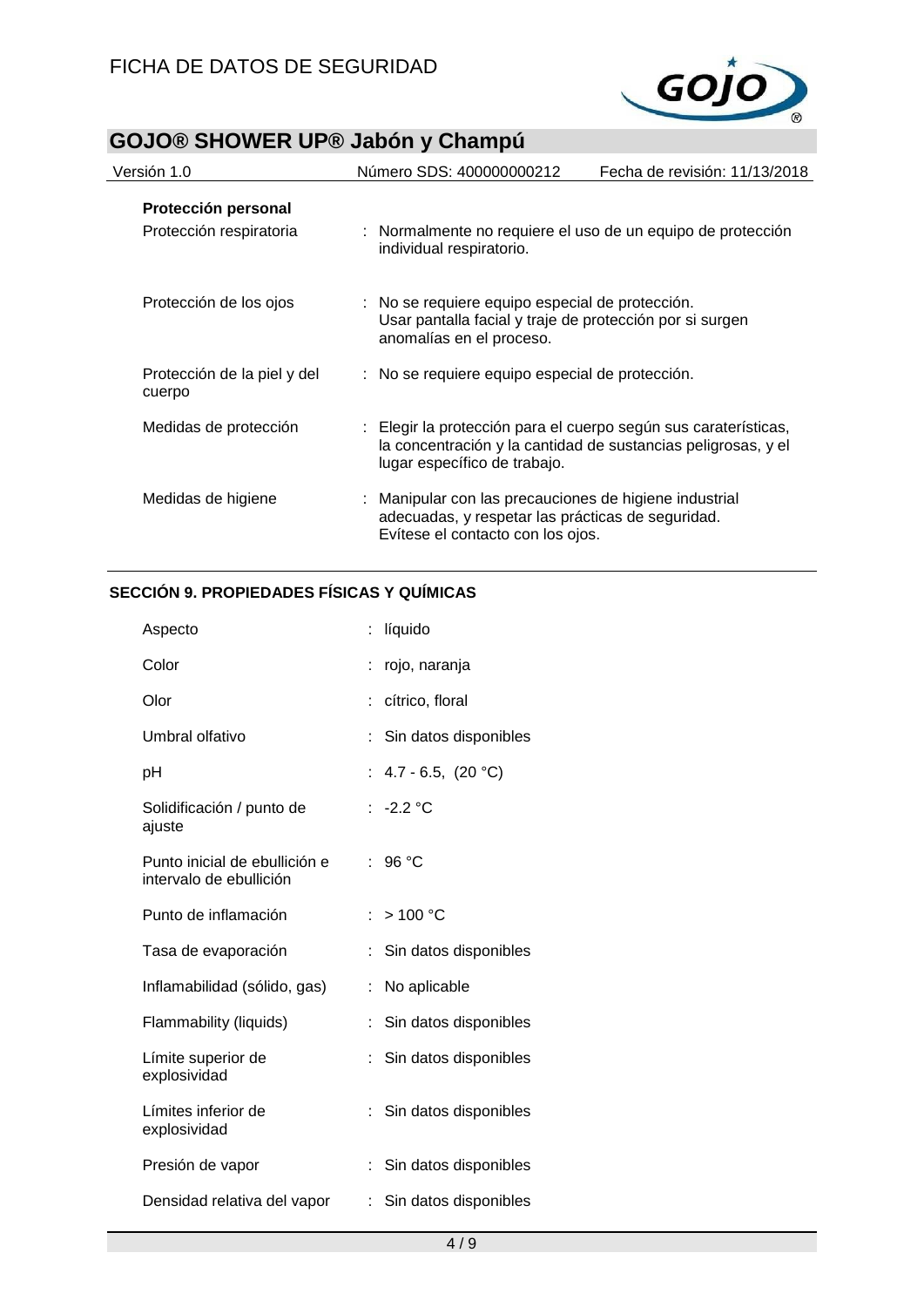

| Versión 1.0                               | Número SDS: 400000000212                                               | Fecha de revisión: 11/13/2018 |
|-------------------------------------------|------------------------------------------------------------------------|-------------------------------|
|                                           |                                                                        |                               |
| Densidad                                  | : $1.036$ gcm $3$                                                      |                               |
| Solubilidad(es)<br>Solubilidad en agua    | : soluble                                                              |                               |
| Coeficiente de reparto n-<br>octanol/agua | No aplicable<br>÷.                                                     |                               |
| Temperatura de auto-<br>inflamación       | : Sin datos disponibles                                                |                               |
| Descomposición térmica                    | $\therefore$ La sustancia o mezcla no se clasifica como auto reactiva. |                               |
| Viscosidad<br>Viscosidad, cinemática      | : $3000 - 18000$ mm2/s (20 °C)                                         |                               |
| Propiedades explosivas                    | : No explosivo                                                         |                               |
| Propiedades comburentes                   | : La sustancia o mezcla no se clasifica como oxidante.                 |                               |

# **SECCIÓN 10. ESTABILIDAD Y REACTIVIDAD**

| Reactividad                               | : No clasificado como un peligro de reactividad.                  |
|-------------------------------------------|-------------------------------------------------------------------|
| Estabilidad química                       | : Estable en condiciones normales.                                |
| Materiales incompatibles                  | : Agentes oxidantes fuertes                                       |
| Productos de descomposición<br>peligrosos | : No se conoce ningún producto peligroso de la<br>descomposición. |

# **SECCIÓN 11. INFORMACIÓN TOXICOLÓGICA**

| Información sobre posibles vías de exposición<br>Inhalación<br>Contacto con los ojos<br>Contacto con la piel |                                                                                                         |
|--------------------------------------------------------------------------------------------------------------|---------------------------------------------------------------------------------------------------------|
| Toxicidad aguda<br>No está clasificado en base a la información disponible.                                  |                                                                                                         |
|                                                                                                              |                                                                                                         |
| <b>Producto:</b><br>Toxicidad oral aguda                                                                     | : Estimación de la toxicidad aguda : $>$ 5,000 mg/kg                                                    |
|                                                                                                              | Método: Método de cálculo                                                                               |
| <b>Componentes:</b>                                                                                          |                                                                                                         |
| Sodium Laureth Sulfate:                                                                                      |                                                                                                         |
| Toxicidad oral aguda                                                                                         | : DL50 (Rata): $> 2,000$ mg/kg<br>Valoración: La sustancia o mezcla no presenta toxicidad oral<br>aguda |
|                                                                                                              |                                                                                                         |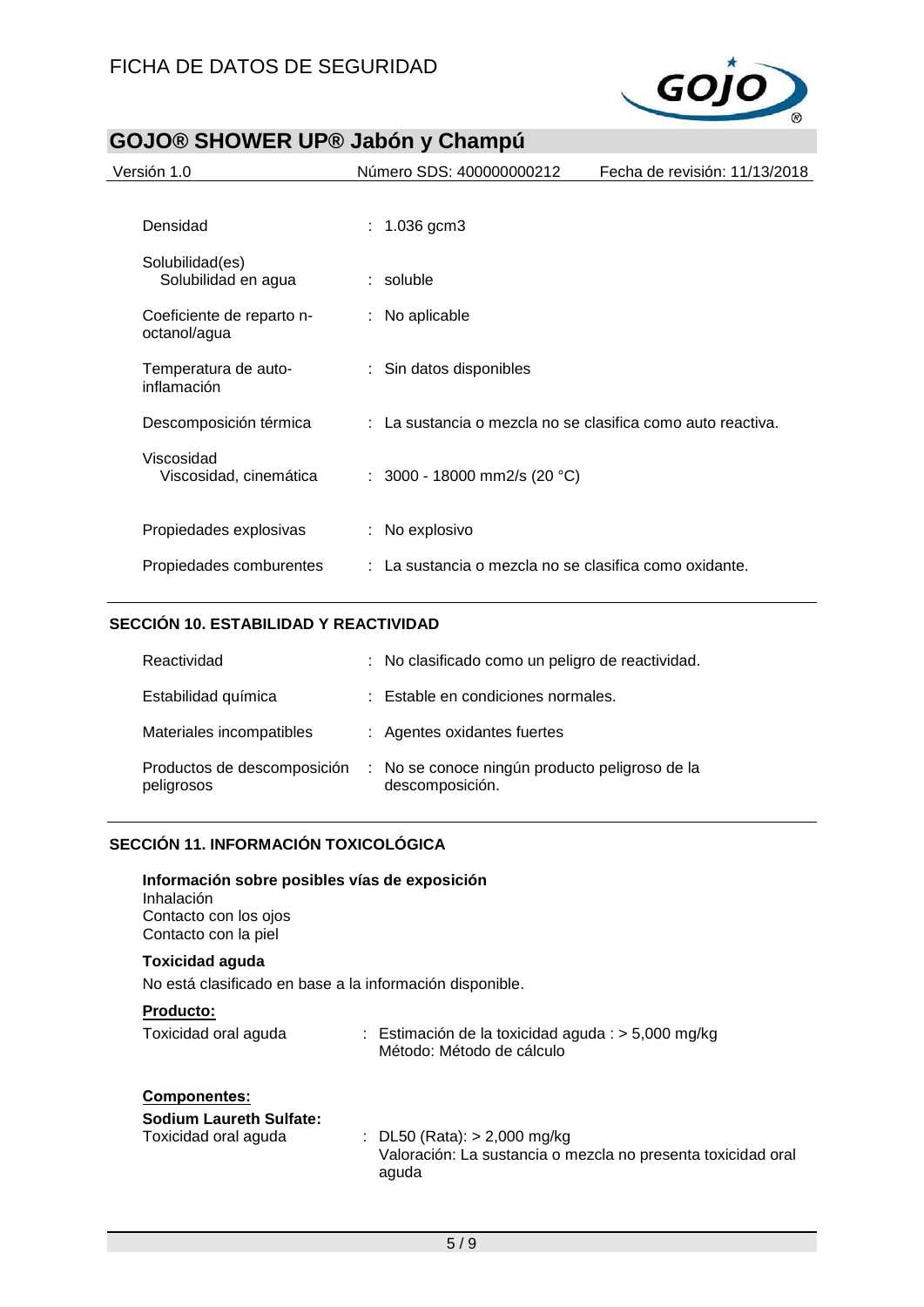

Versión 1.0 Número SDS: 400000000212 Fecha de revisión: 11/13/2018

#### **Corrosión o irritación cutáneas**

No está clasificado en base a la información disponible.

#### **Producto:**

Valoración: No es irritante cuando se aplica en la piel humana.

#### **Componentes:**

**Sodium Laureth Sulfate:** Resultado: Irritación de la piel

#### **Lesiones o irritación ocular graves**

No está clasificado en base a la información disponible.

#### **Componentes:**

**Sodium Laureth Sulfate:** Resultado: Irritación ocular Observaciones: Grave irritación de los ojos

#### **Sensibilización respiratoria o cutánea**

Sensibilización cutánea: No está clasificado en base a la información disponible. Sensibilización respiratoria: No está clasificado en base a la información disponible.

#### **Mutagenicidad en células germinales**

No está clasificado en base a la información disponible.

#### **Carcinogenicidad**

No está clasificado en base a la información disponible.

| <b>IARC</b> | No se identifica ningún componente de este producto, que<br>presente niveles mayores que o igual a 0,1% como agente<br>carcinógeno humano probable, posible o confirmado por la<br>(IARC) Agencia Internacional de Investigaciones sobre<br>Carcinógenos. |
|-------------|-----------------------------------------------------------------------------------------------------------------------------------------------------------------------------------------------------------------------------------------------------------|
| <b>OSHA</b> | No se identifica ningún componente de este producto, que<br>presente niveles mayores que o el igual a 0,1% como<br>cancerígeno o como carcinógeno potencial por la (OSHA)<br>Administración de Salud y Seguridad Ocupacional.                             |
| <b>NTP</b>  | En este producto no se identifica ningún componente, que<br>presente niveles mayores que o iguales a 0.1%, como agente<br>carcinógeno conocido o anticipado por el (NTP) Programa<br>Nacional de Toxicología.                                             |

## **Toxicidad para la reproducción**

No está clasificado en base a la información disponible.

**Toxicidad específica en determinados órganos (stot) - exposición única**

No está clasificado en base a la información disponible.

**Toxicidad específica en determinados órganos (stot) - exposiciones repetidas** No está clasificado en base a la información disponible.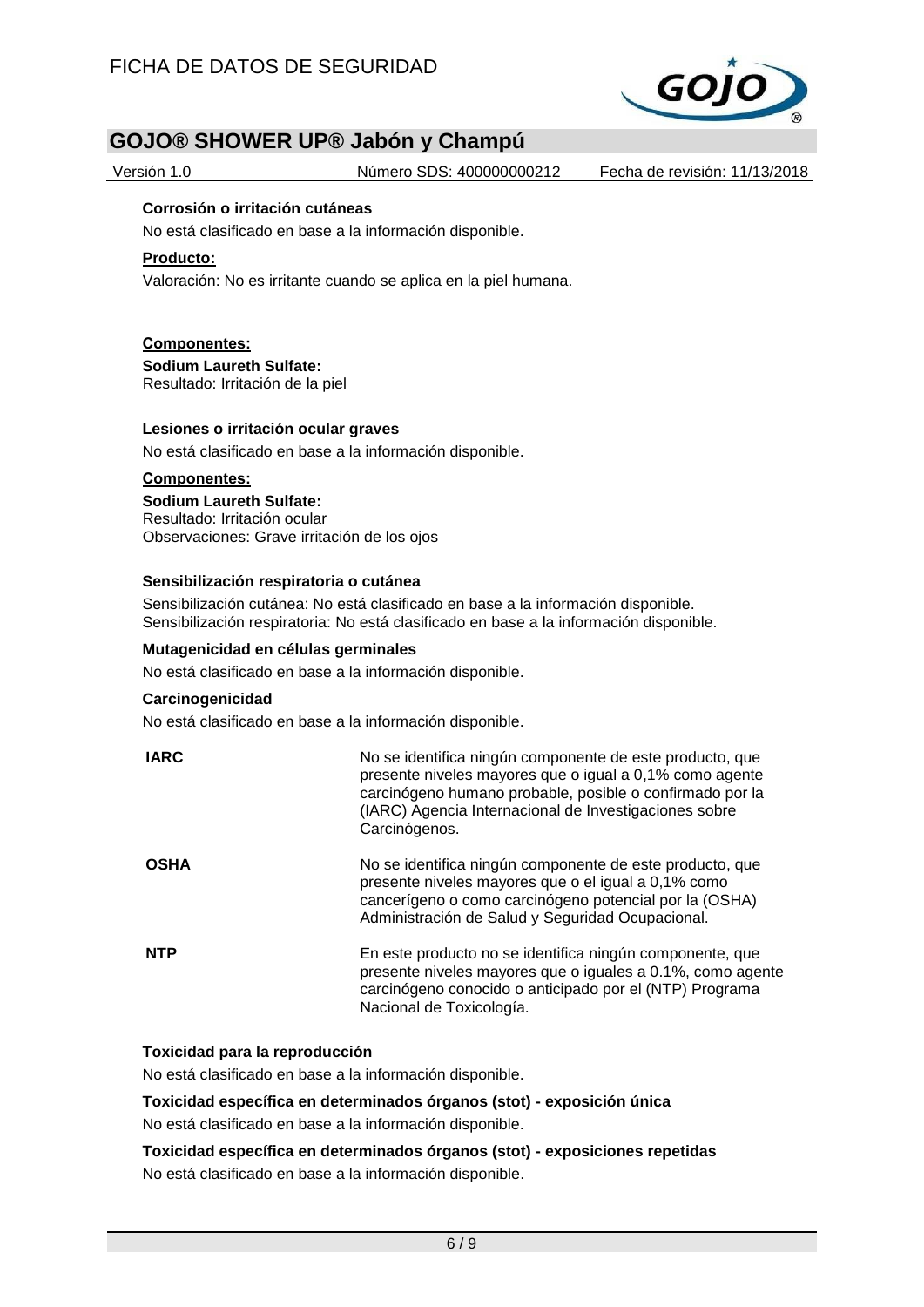

Versión 1.0 Número SDS: 400000000212 Fecha de revisión: 11/13/2018

#### **Toxicidad por aspiración**

No está clasificado en base a la información disponible.

# **SECCIÓN 12. INFORMACIÓN ECOLÓGICA**

| Ecotoxicidad<br>Sin datos disponibles<br>Persistencia y degradabilidad                                 |                                                                                                                                                                                                                                        |
|--------------------------------------------------------------------------------------------------------|----------------------------------------------------------------------------------------------------------------------------------------------------------------------------------------------------------------------------------------|
| <b>Componentes:</b><br>Sodium Laureth Sulfate:<br>Biodegradabilidad                                    | : Resultado: Fácilmente biodegradable.                                                                                                                                                                                                 |
| Potencial de bioacumulación<br>Sin datos disponibles<br>Movilidad en el suelo<br>Sin datos disponibles |                                                                                                                                                                                                                                        |
| Otros efectos adversos<br>Sin datos disponibles                                                        |                                                                                                                                                                                                                                        |
| Producto:<br>Regulacion                                                                                | 40 CFR Protection of Environment; Part 82 Protection of<br>Stratospheric Ozone - CAA Section 602 Class I Substances                                                                                                                    |
| Observaciones                                                                                          | Este producto no contiene, ni ha sido fabricado con ODS<br>(Substancias que Dañan la capa de Ozono) Clase I o Clase II,<br>tal como se define en el Acta del Aire Limpio de los EE.UU.<br>Sección 602 (40 CFR 82, Subpt. A, Ap.A + B). |

### **SECCIÓN 13. CONSIDERACIONES RELATIVAS A LA ELIMINACIÓN**

| Métodos de eliminación.<br><b>Residuos</b> | : Eliminar, observando las normas locales en vigor.                                                                                                                  |
|--------------------------------------------|----------------------------------------------------------------------------------------------------------------------------------------------------------------------|
| Envases contaminados                       | : Eliminar como producto no usado.<br>Los contenedores vacíos deben ser llevados a un sitio de<br>manejo aprobado para desechos, para el reciclado o<br>eliminación. |

## **SECCIÓN 14. INFORMACIÓN RELATIVA AL TRANSPORTE**

#### **Regulación internacional**

#### **IATA-DGR**

No está clasificado como producto peligroso.

#### **Código-IMDG**

No está clasificado como producto peligroso. **Regulación doméstica**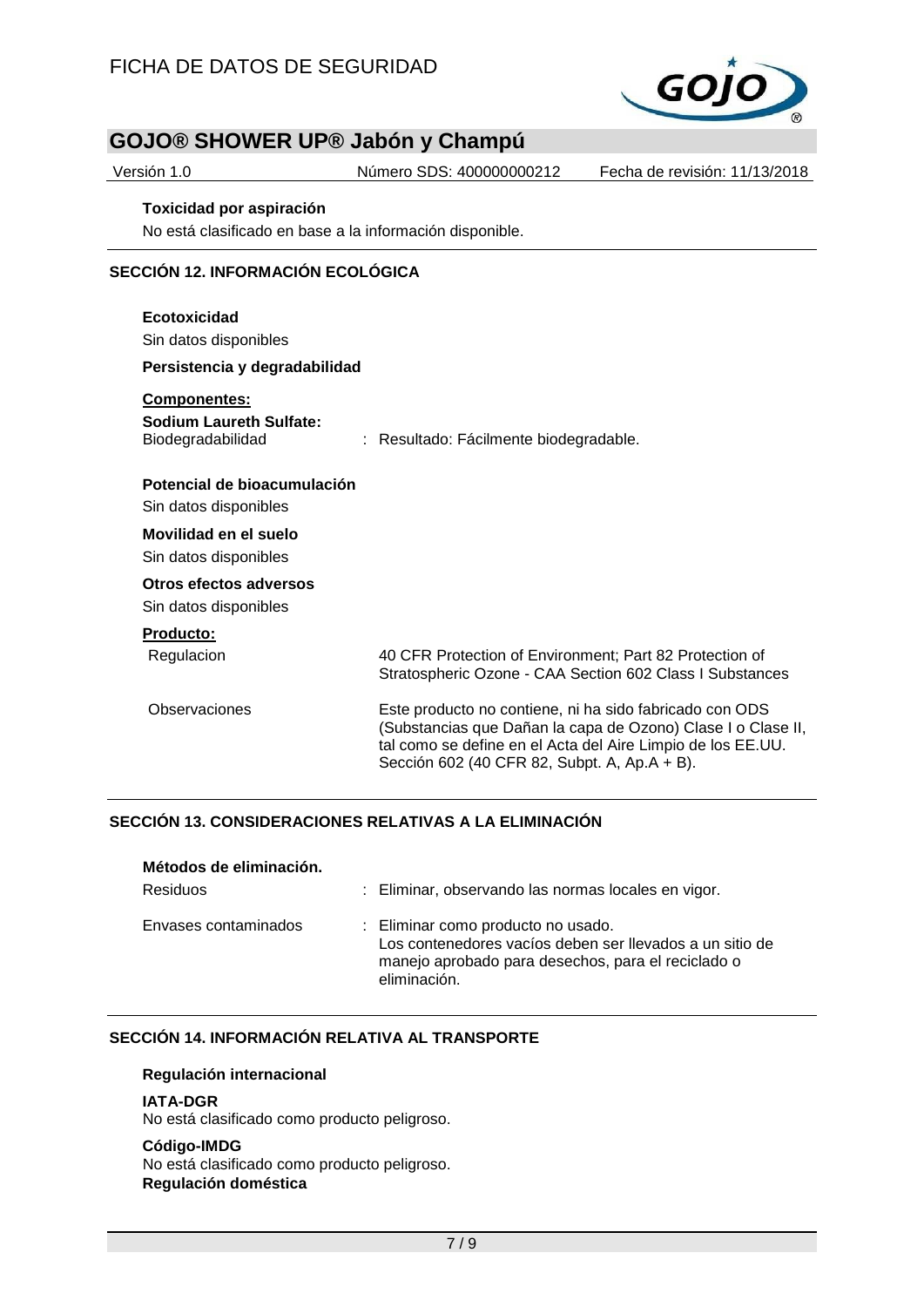

Versión 1.0 Número SDS: 400000000212 Fecha de revisión: 11/13/2018

**49 CFR**

No está clasificado como producto peligroso.

### **SECCIÓN 15. INFORMACIÓN REGLAMENTARIA**

| SARA 311/312 Peligros | : No son peligros según la legislación americana SARA                                                                                                                                                    |
|-----------------------|----------------------------------------------------------------------------------------------------------------------------------------------------------------------------------------------------------|
| <b>SARA 302</b>       | : Este material no contiene productos químicos sujetos a los<br>requisitos reportados por SARA Titulo III, sección 302.                                                                                  |
| <b>SARA 313</b>       | : Este material no contiene ningún componente químico con los<br>conocidos números CAS que exceden el umbral de los<br>niveles reportados (De Minimis) establecidos por SARA título<br>III, sección 313. |

### **Ley del Aire Limpio**

Este producto no contiene ningún contaminante atmosférico peligroso (HAP), tal como se define en el Acta del Aire Limpio de los EE.UU. Sección 12 (40 CFR 61).

Este producto no contiene ningún producto químico que figure en el Acta de Aire Limpio de los EE.UU. Sección 112(r) para la Prevención de Liberación Accidental (40 CFR 68.130, Sub-parte F).

Este producto no contiene ningún producto químico que figure en el Acta de Aire Limpio de los EE.UU. sección 111 SOCMI COVs intermedios o finales (40 CFR 60.489).

Este producto no contiene ninguna exención de COV (Compuestos Orgánicos Volátiles) de las enumeradas en la Sección 450 de la Ley de Aire Limpio de los E.U. (U.S. Clean Air Act).

### **Ley del Agua Limpia**

Este producto no contiene ninguna Sustancia Peligrosa enumerada en la Ley del Agua Limpia de EE.UU, Sección 311 de la tabla 116.4A.

Este producto no contiene ningún químico peligroso enumerado en la Ley del Agua Limpia de EE.UU, Sección 311 de la Tabla 117.3.

Este producto no contiene los siguientes contaminantes tóxicos enumerados en la sección 307 de la Ley de agua limpia de los EE.UU.

| <b>California Prop 65</b>                                                         | Este producto no requiere una etiqueta de advertencia bajo la<br>Proposición 65 de California. |  |  |  |
|-----------------------------------------------------------------------------------|------------------------------------------------------------------------------------------------|--|--|--|
| Los componentes de este producto están presentados en los inventarios siguientes: |                                                                                                |  |  |  |
| <b>TSCA</b>                                                                       | : En el Inventario TSCA                                                                        |  |  |  |
| <b>AICS</b>                                                                       | $\therefore$ En o de conformidad con el inventario                                             |  |  |  |
| DSL.                                                                              | : Todos los componentes de este producto están en la lista<br>canadiense DSL.                  |  |  |  |
| <b>ENCS</b>                                                                       | $\pm$ En o de conformidad con el inventario.                                                   |  |  |  |
| <b>ISHL</b>                                                                       | : En o de conformidad con el inventario                                                        |  |  |  |
| KECI                                                                              | : En o de conformidad con el inventario                                                        |  |  |  |
| <b>PICCS</b>                                                                      | : En o de conformidad con el inventario                                                        |  |  |  |